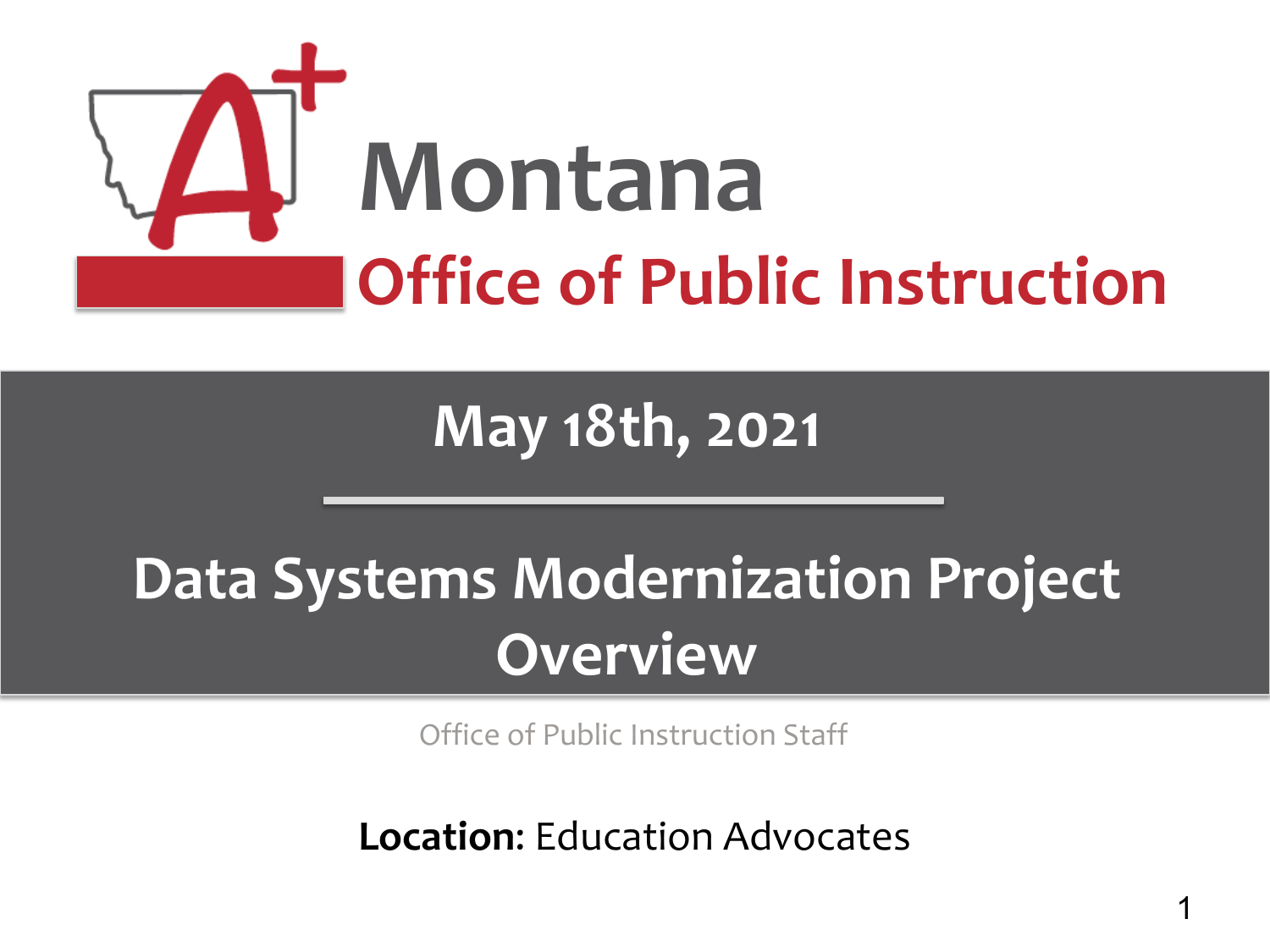

The purpose of today's presentation is to provide a brief overview of how the OPI expects to fulfill the expectations of recently passed legislation to modernize OPI's data systems.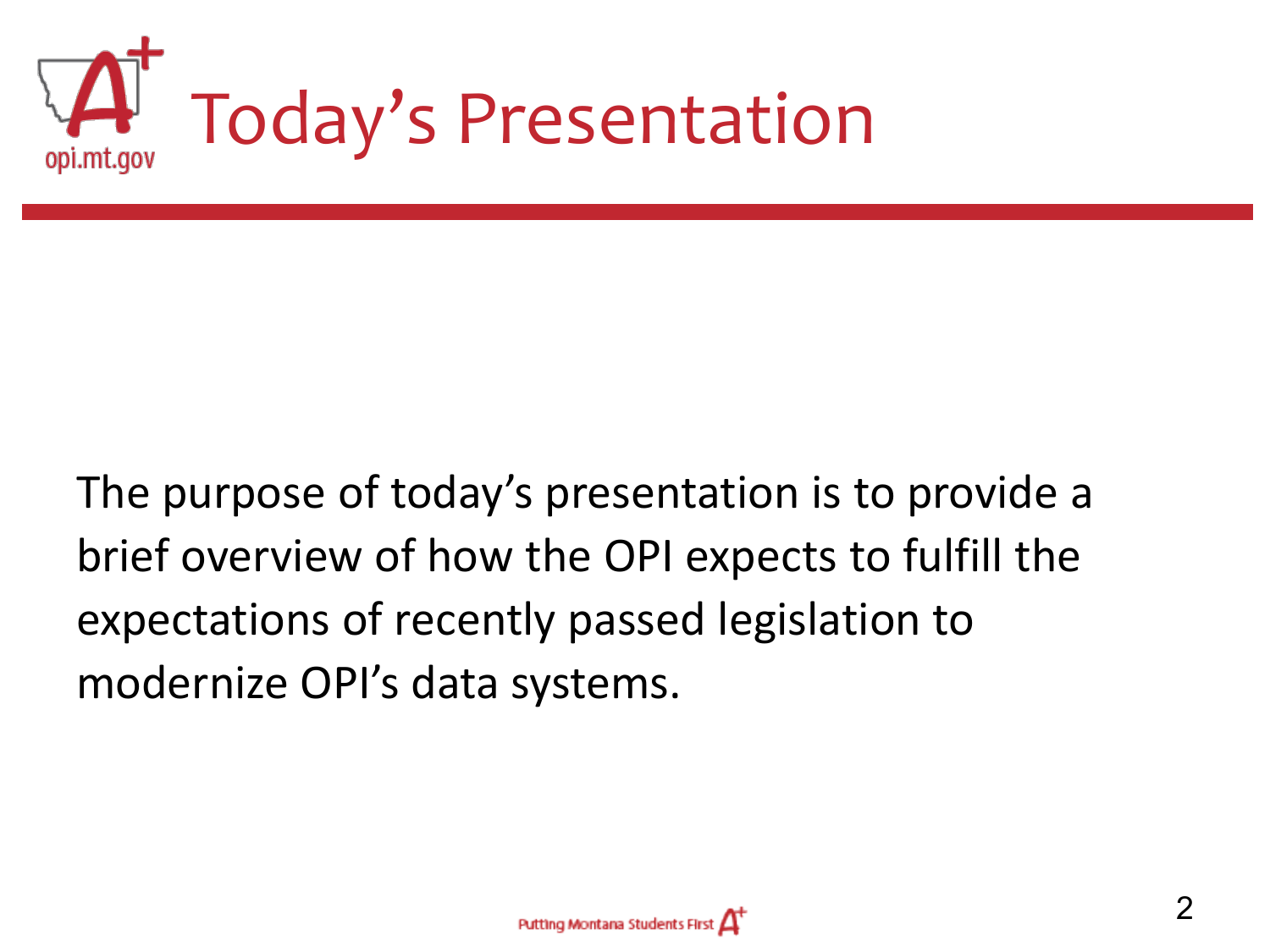

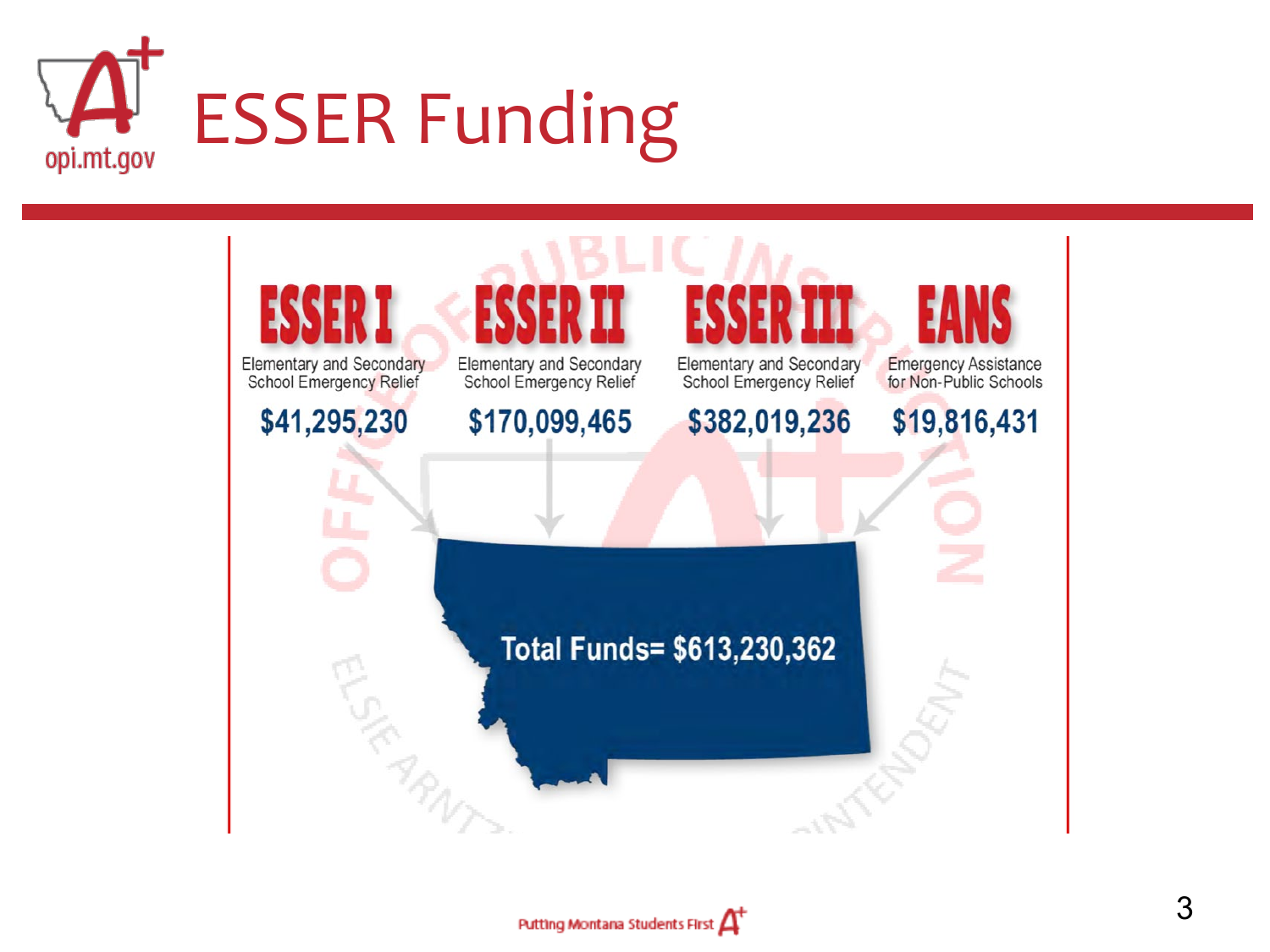

- 90% of the funds must be allocated directly to school districts.
- 0.50% of the grant amount can be used by the OPI for administration of the grant.
- The remaining 9.5% is assigned to the OPI to be used where it can do the most good in public schools to combat the pandemic.
- For ESSER I this determination was done by the agency, but for ESSER II and ESSER III, the general uses of the grant funds were addressed by the legislature.
- The OPI worked with MT PEC, the education advocates organizations in Montana, to arrive at a consensus recommendation to the legislature for these uses.
- The consensus recommendation was accepted by the Joint Education Subcommittee and included in HB 630 and HB 632.

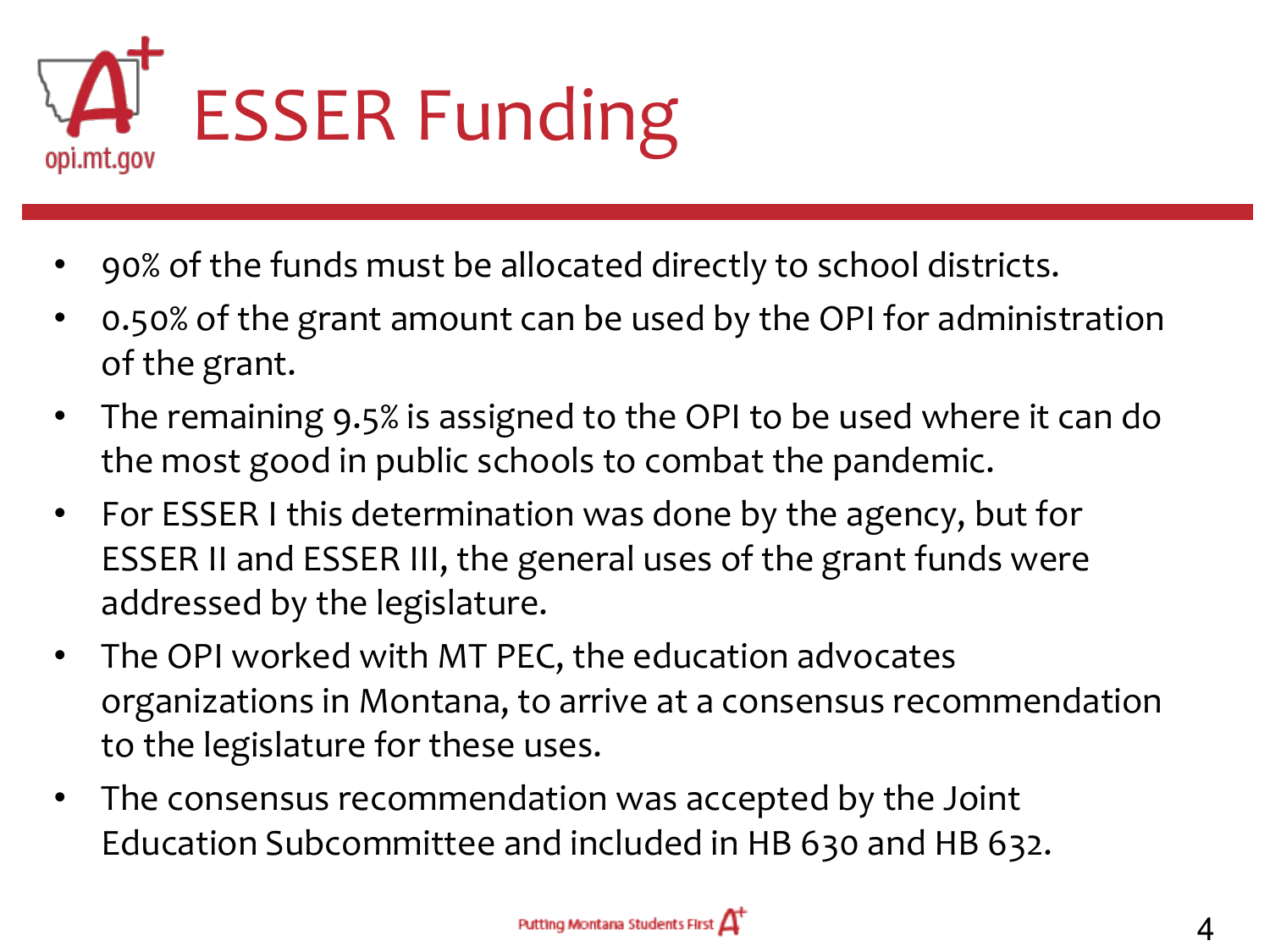

• Approximately \$13.5M of ESSER II and ESSER III funding has been appropriated to the OPI by the 2021 Montana legislature for the purposes of "database modernization".

- [House Bill 630](http://laws.leg.mt.gov/legprd/LAW0203W$BSRV.ActionQuery?P_SESS=20211&P_BLTP_BILL_TYP_CD=HB&P_BILL_NO=630&P_BILL_DFT_NO=&P_CHPT_NO=&Z_ACTION=Find&P_ENTY_ID_SEQ2=&P_SBJT_SBJ_CD=&P_ENTY_ID_SEQ=) (ESSER II) \$8,000,000
- [House Bill 632](http://laws.leg.mt.gov/legprd/LAW0203W$BSRV.ActionQuery?P_SESS=20211&P_BLTP_BILL_TYP_CD=HB&P_BILL_NO=632&P_BILL_DFT_NO=&P_CHPT_NO=&Z_ACTION=Find&P_ENTY_ID_SEQ2=&P_SBJT_SBJ_CD=&P_ENTY_ID_SEQ=) (ESSER III) \$5,475,248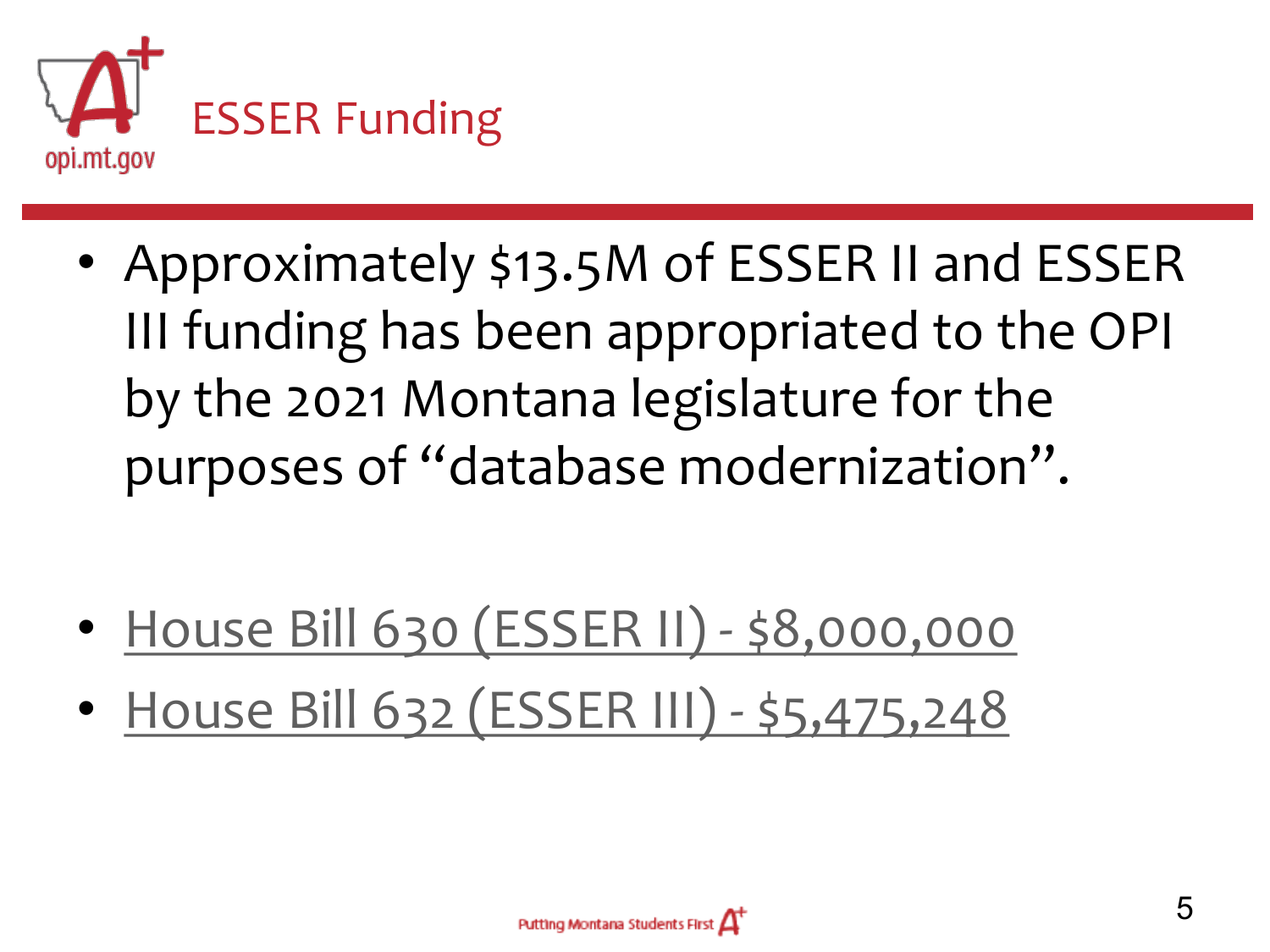

#### **Total Appropriations - \$13,475,248.00**

• The appropriations come with the condition that "OPI Database Modernization funds must be used by the office of public instruction to repair, improve, or replace existing data systems to respond to learning loss associated with the pandemic. Actions taken must be consistent with [20-7-104](https://leg.mt.gov/bills/mca/title_0200/chapter_0070/part_0010/section_0040/0200-0070-0010-0040.html)."

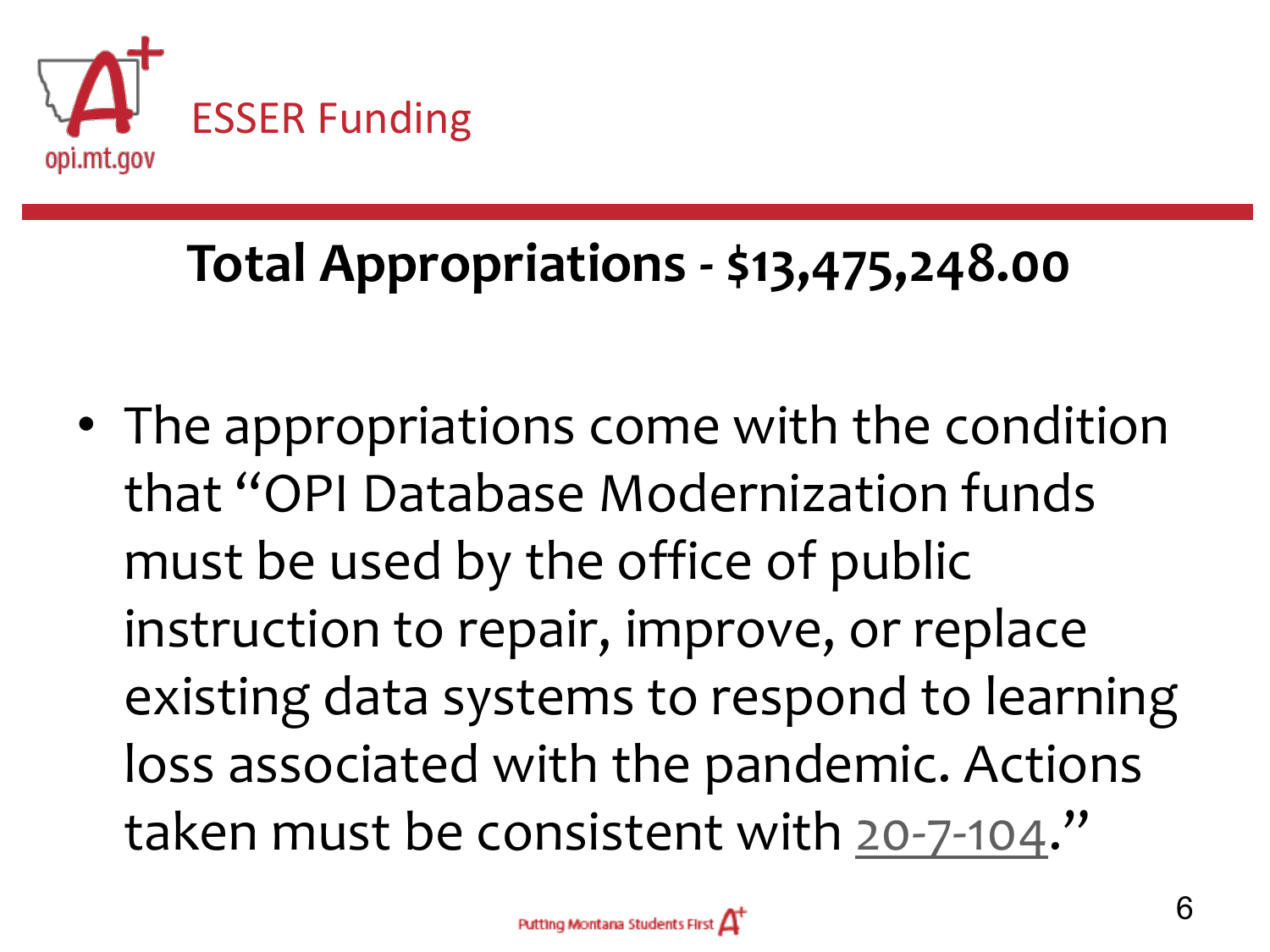

- The very first sentence of "[20-7-104, MCA](https://leg.mt.gov/bills/mca/title_0200/chapter_0070/part_0010/section_0040/0200-0070-0010-0040.html) Transparency and public availability of public school performance data - reporting -- availability for timely use to improve instruction" reads:
- The office of public instruction's statewide data system must, at a minimum:
- (a) include data entry and intuitive reporting options that school districts can use to make timely decisions that improve instruction and impact student performance while creating a collaborative environment for parents, teachers, and students to work together in improving student performance.

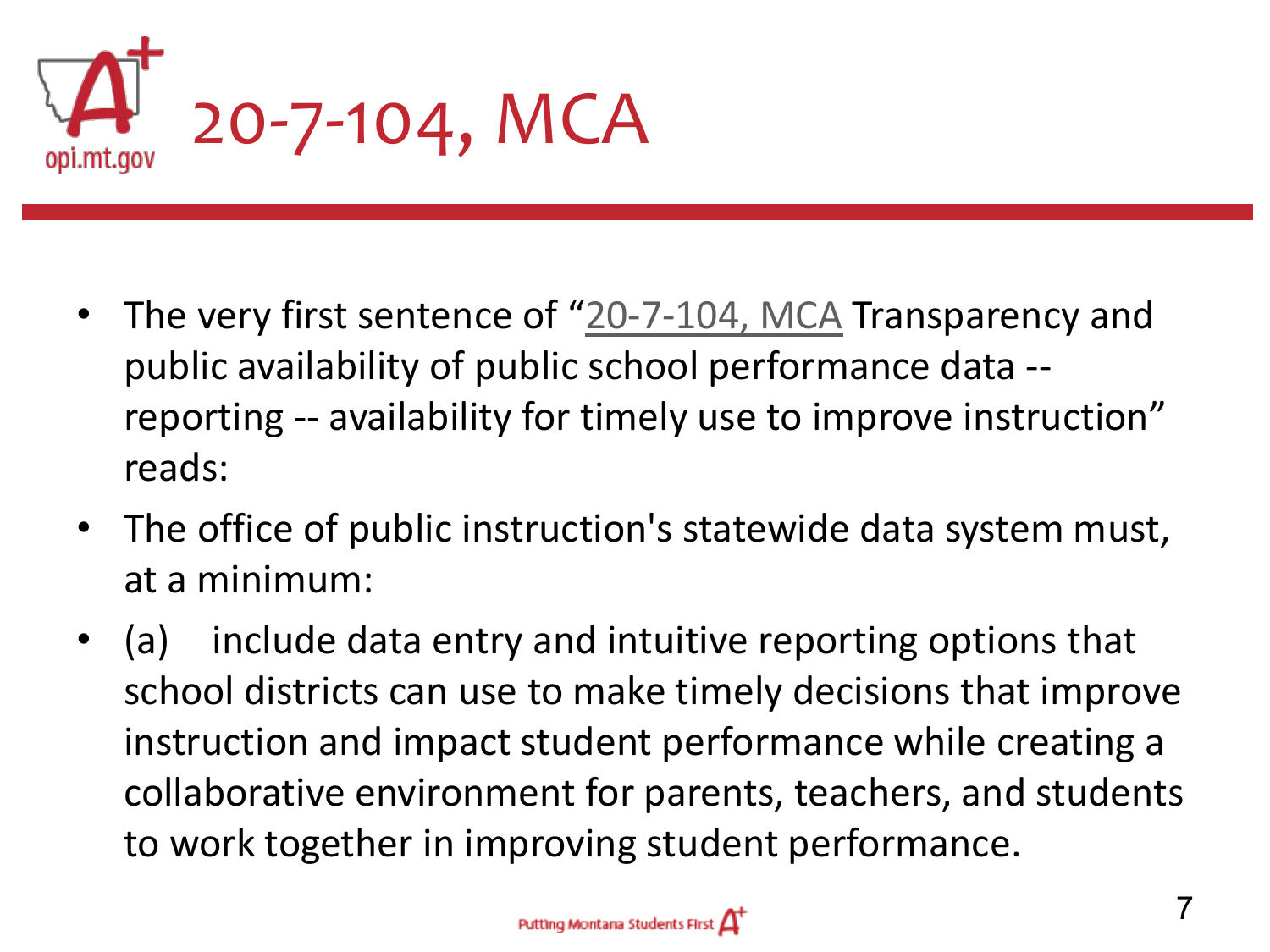

#### **To put it simply:**

A collaborative effort of the OPI and districts to reduce and eliminate "the friction" associated with collecting, reporting and using data.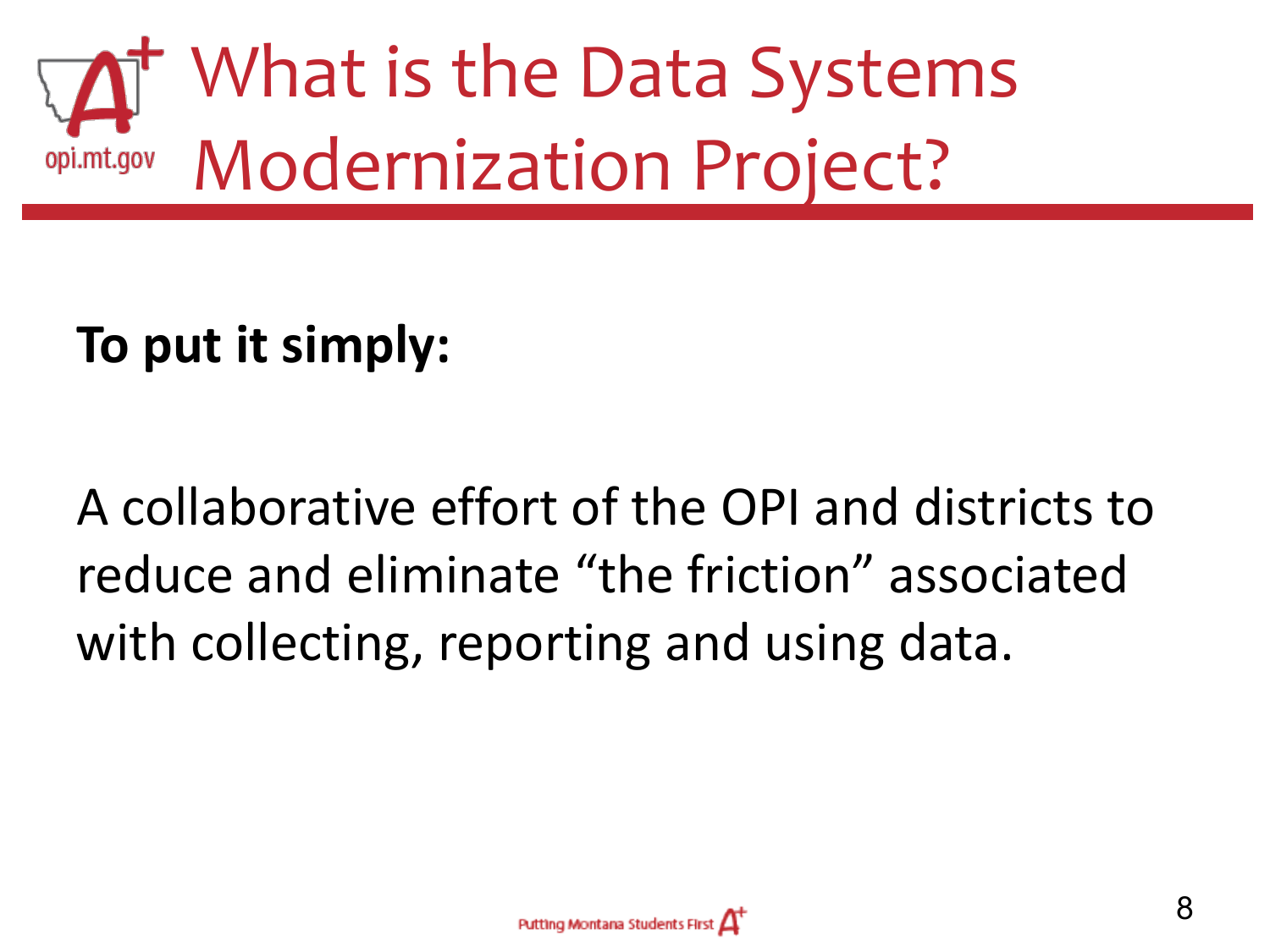

- **SAVE TIME**  Reduce duplicate and unnecessary data entry and enable automation within and between systems
- **SECURE DATA**  Reduce the number of accounts and complexity of the systems
- **SUPPORT DATA USE**  Enable and foster the use of data to support programs and inform policy
- **SUSTAINABLE** Systems must be sustainable and supportable beyond the initial implementations

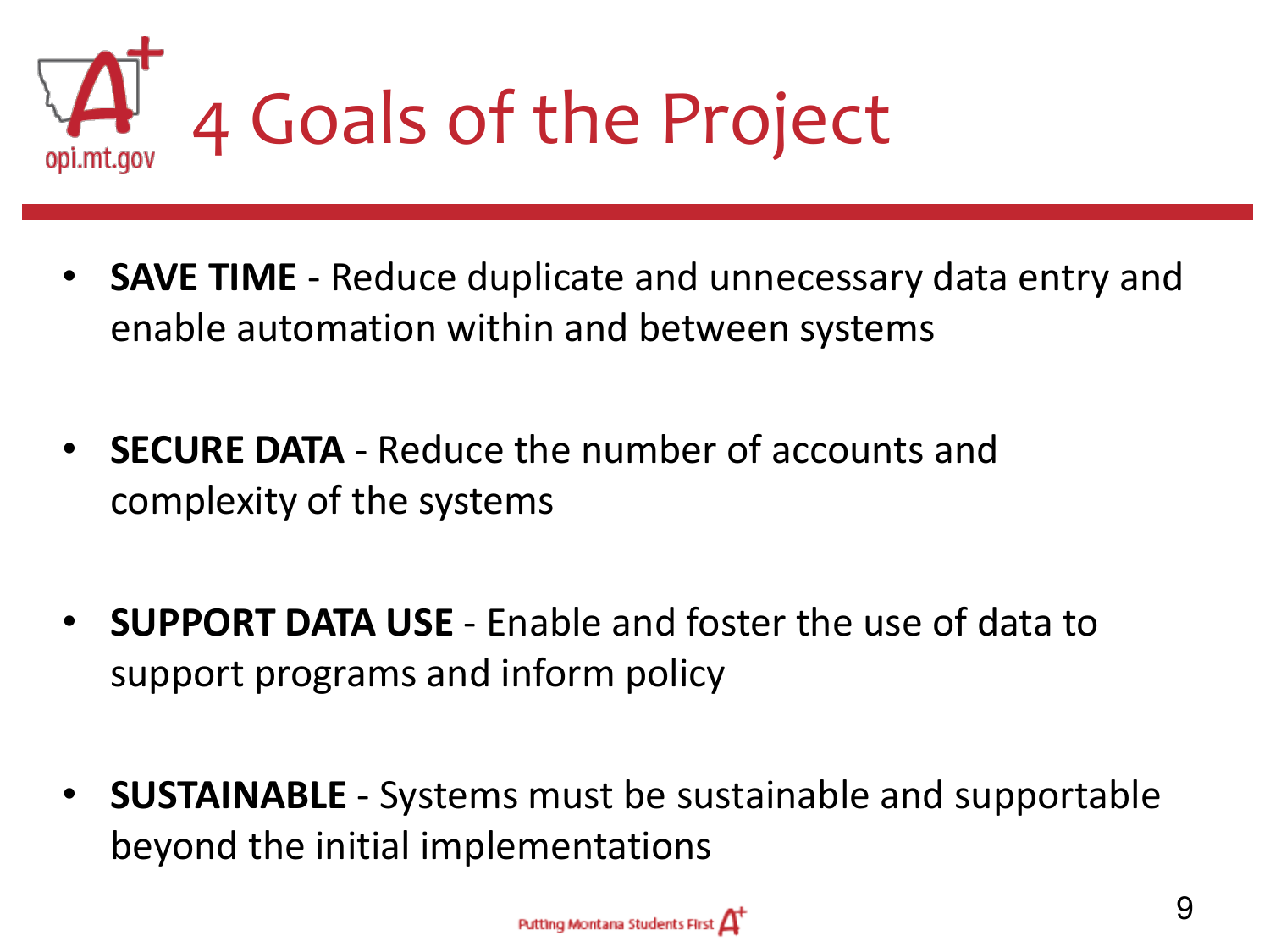

The Data Systems Modernization Project will revolve around 4 main areas and "collapsing" the number of systems and business processes we have:

- Student Management
- Educator Management
- Fiscal Management
- Digital Infrastructure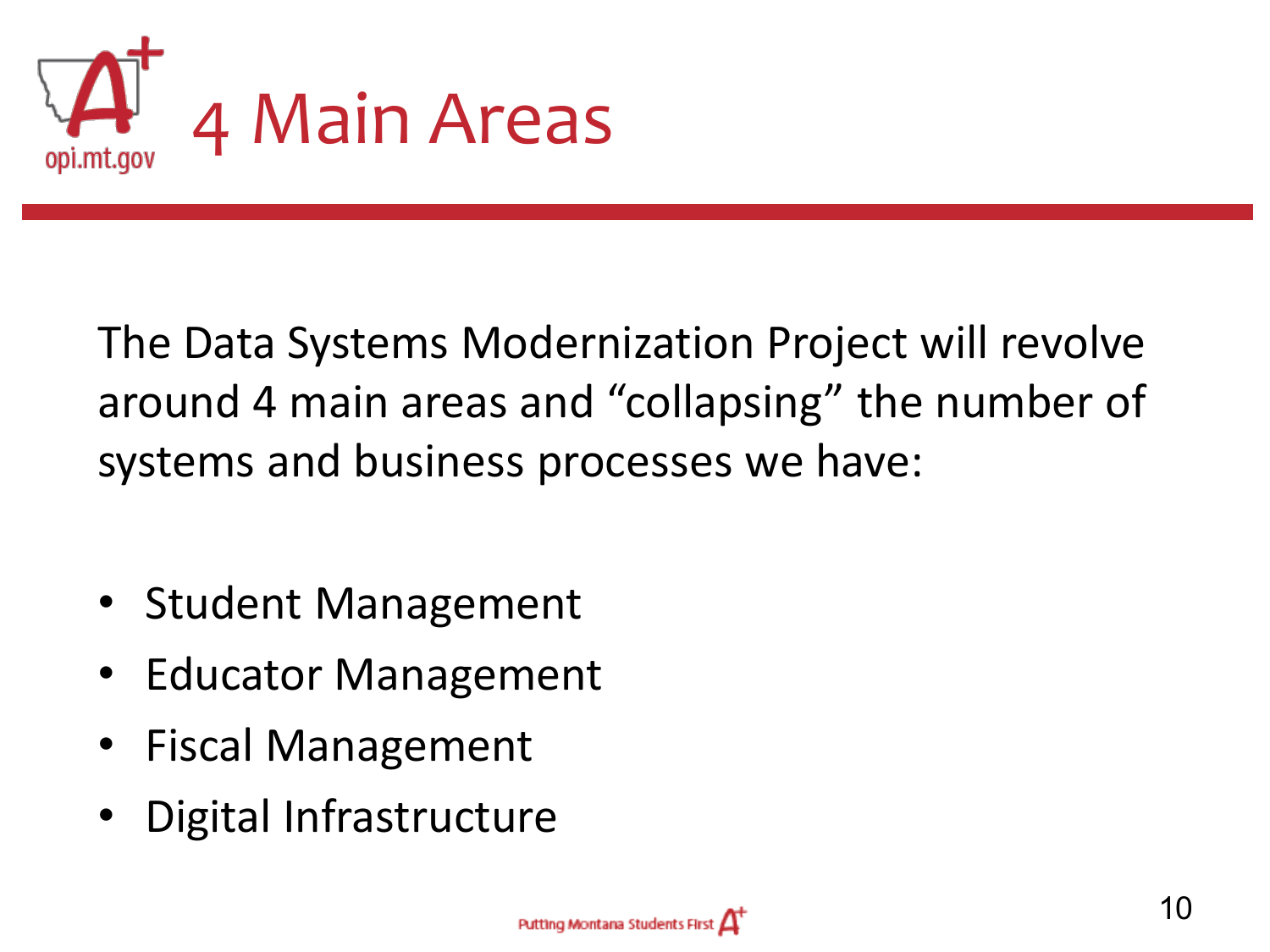

- The timeline of the project is being driven by the deadlines associated with the funding appropriations. Long-term the following deadlines apply:
- House Bill 630 (ESSER II) \$8,000,000 OPI Database Modernization – **Obligated by September 30, 2023 and fully expended by February 2024**
- House Bill 632 (ESSER III) \$5,475,248 OPI Database Modernization – **Obligated by September 30, 2024 and fully expended by February 2025**

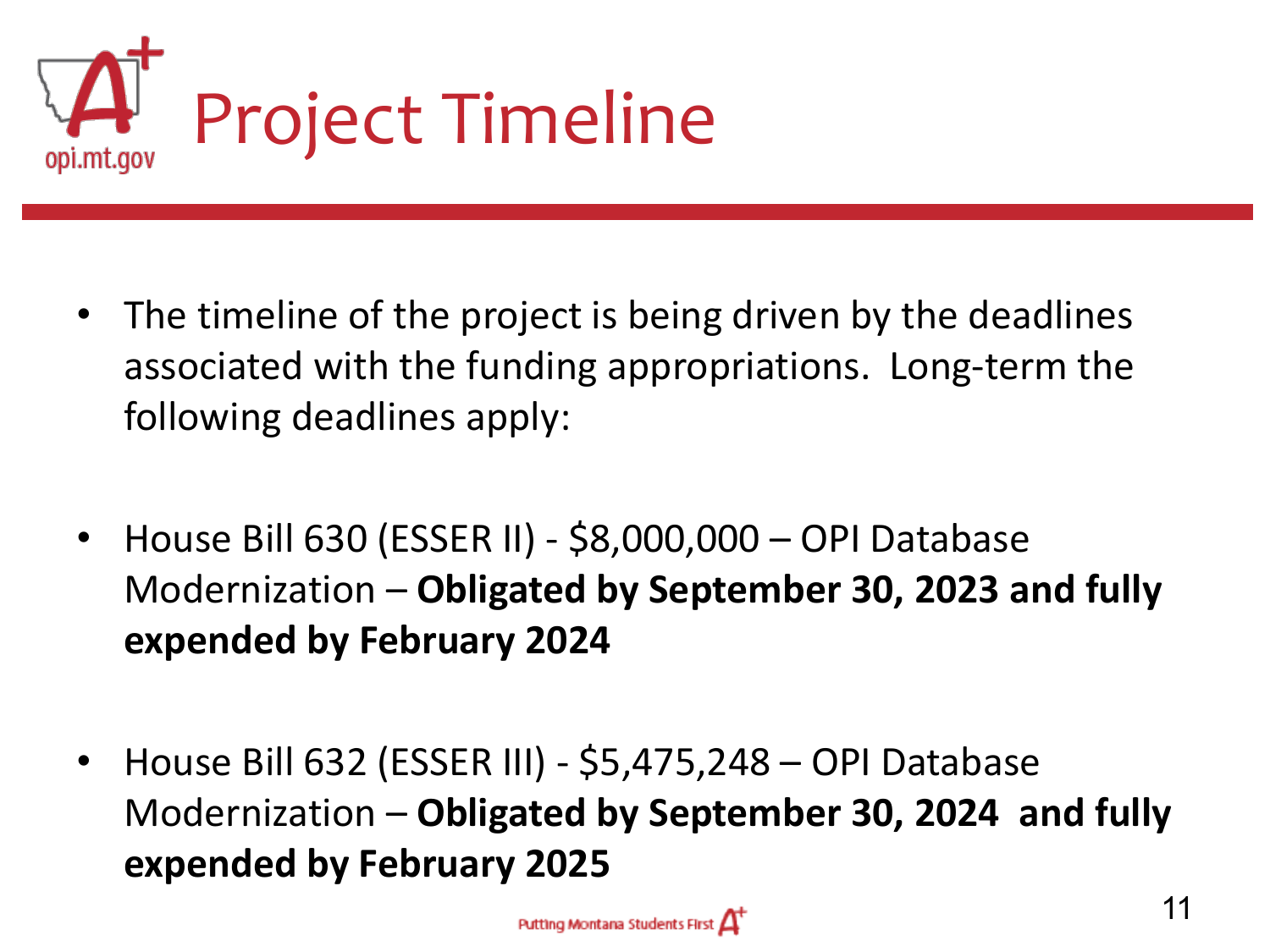

- Funding/Budgets from HB 630 & 632 appropriations setup and ready to spend
- Provide information needed to develop the **OPI's ARP-ESSER Plan (This is the OPI's overall plan for the ESSER II and III funding that is to be submitted and approved by USED)**
- Hire a **Project Partner** to assist with project initiation tasks, focus groups and putting together the materials and participating in Consulting Firm RFP.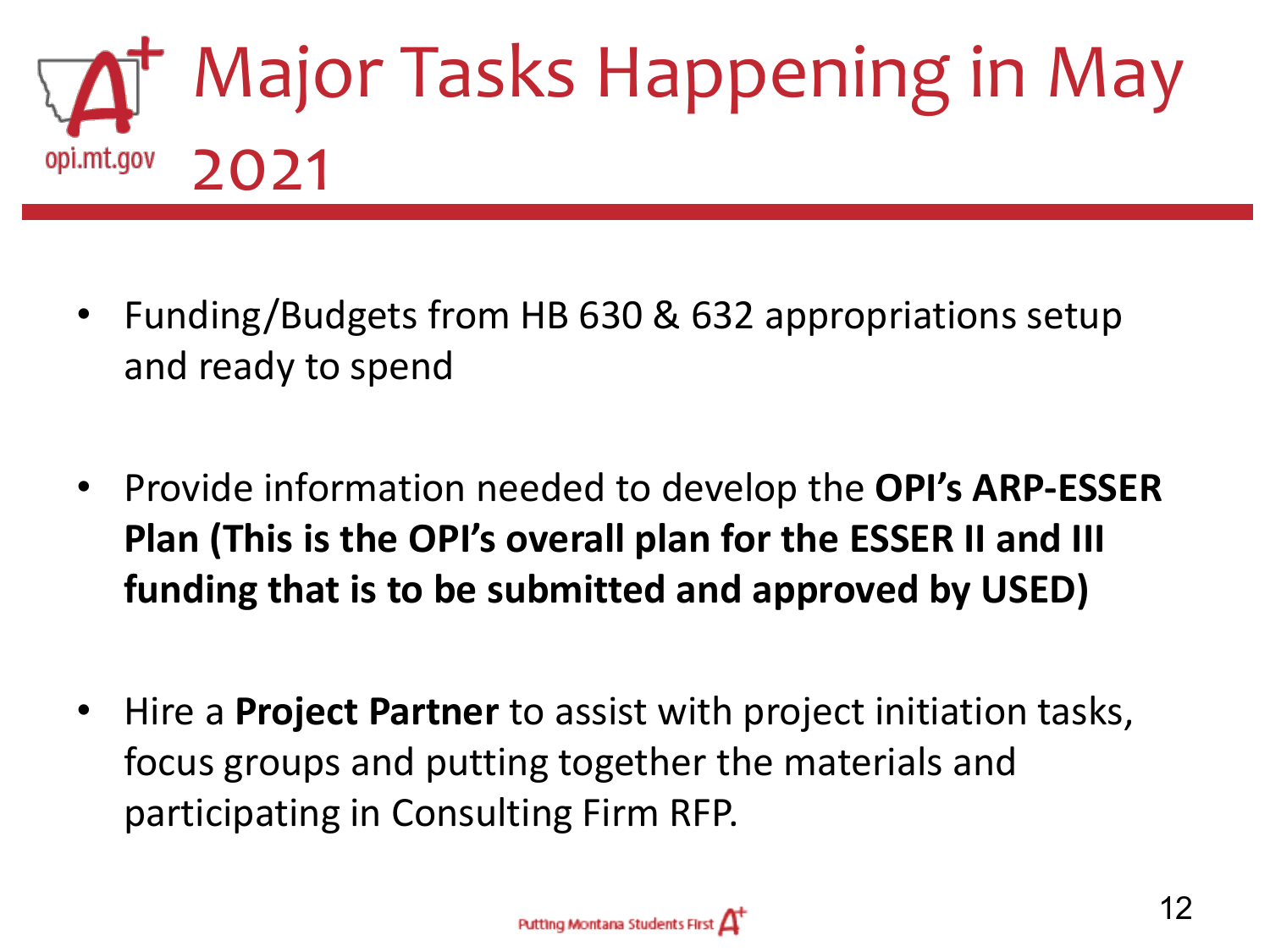#### Major Tasks Happening in May-June 2021opi.mt.gov

- Begin RFP for **Consulting Firm**. A **Consulting Firm** would be hired this Fall to perform detailed analysis and perform project tasks. They will provide technical and project services that we do not have the capacity to do in-house.
- **Convene Data Modernization Focus Groups and K-12 Data Task Force** to solicit feedback and validate the strategy and approach.
- **Hire a project manager to begin Educator Management projects**, like the Educator Licensure RFP.

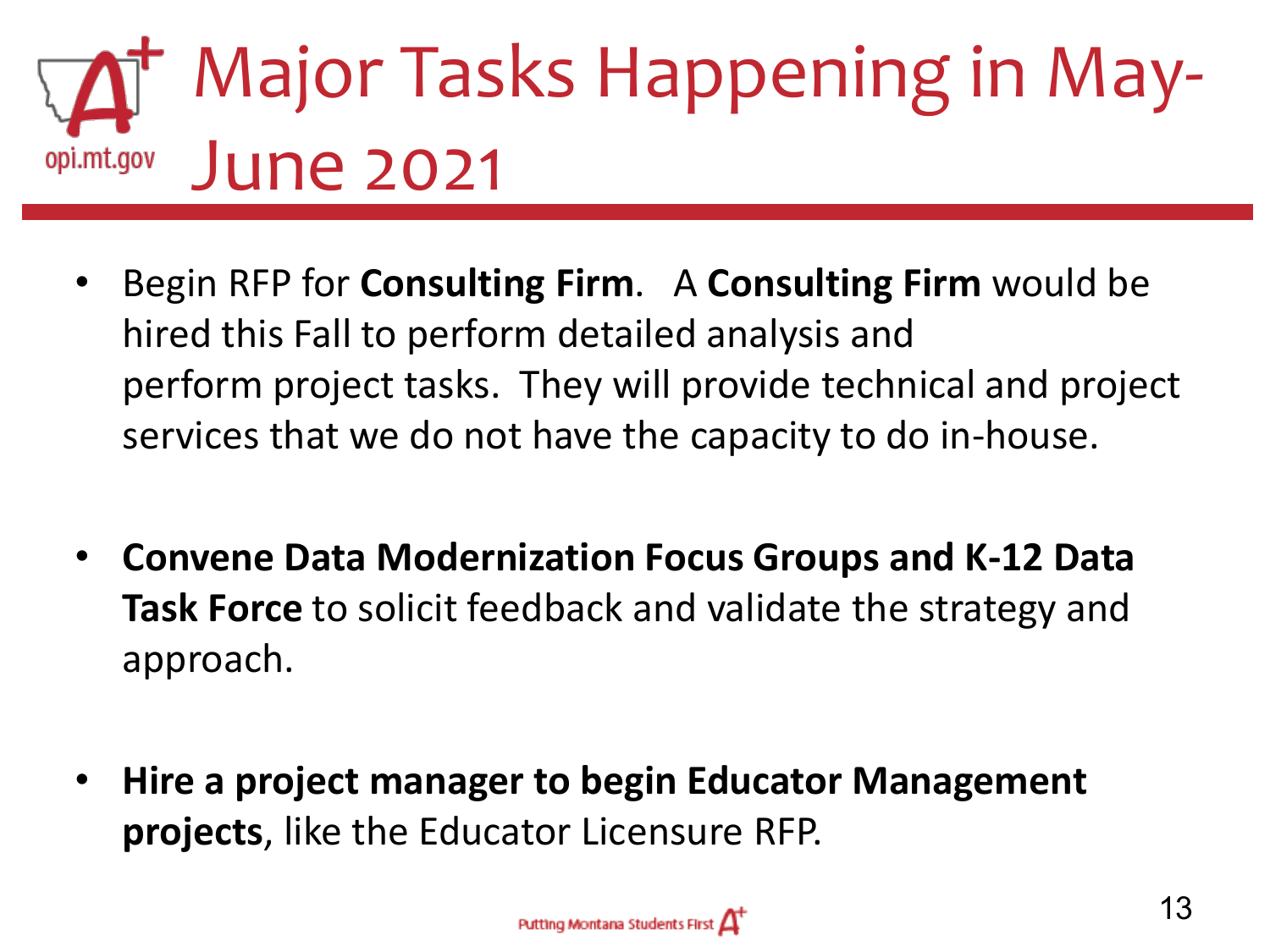

- Summer-Fall 2021 Consulting Firm hired and focus groups/K-12 Task Force continue to convene and finalize strategy and approach decisions. I expect this to take 3-6 month due to "we don't know what we don't know" and the time to get collective buy-in and approval.
- July Restart Educator Management projects MSEIS
- July Consulting Firm RFP released
- July-October Continue focus groups and K-12 Data Task Force meetings
- September LFC Report
- October Consulting Firm Selected and under contract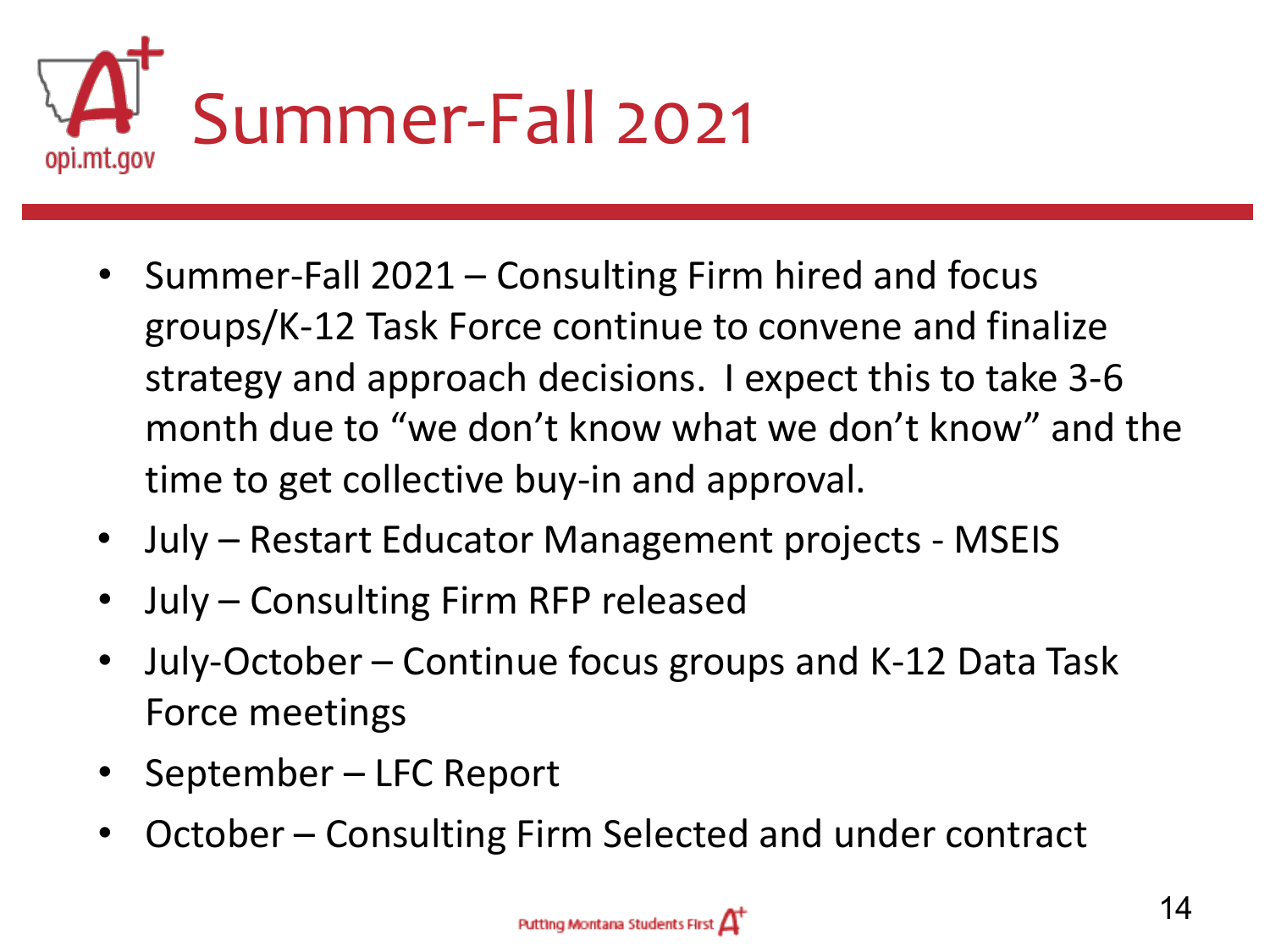

• Fall 2021-Winter 2022 – Initial procurement and analysis activities by **Consulting Firm** begin.

• Spring-Summer 2022 initial implementations and contract commitments begin, and we start executing on projects.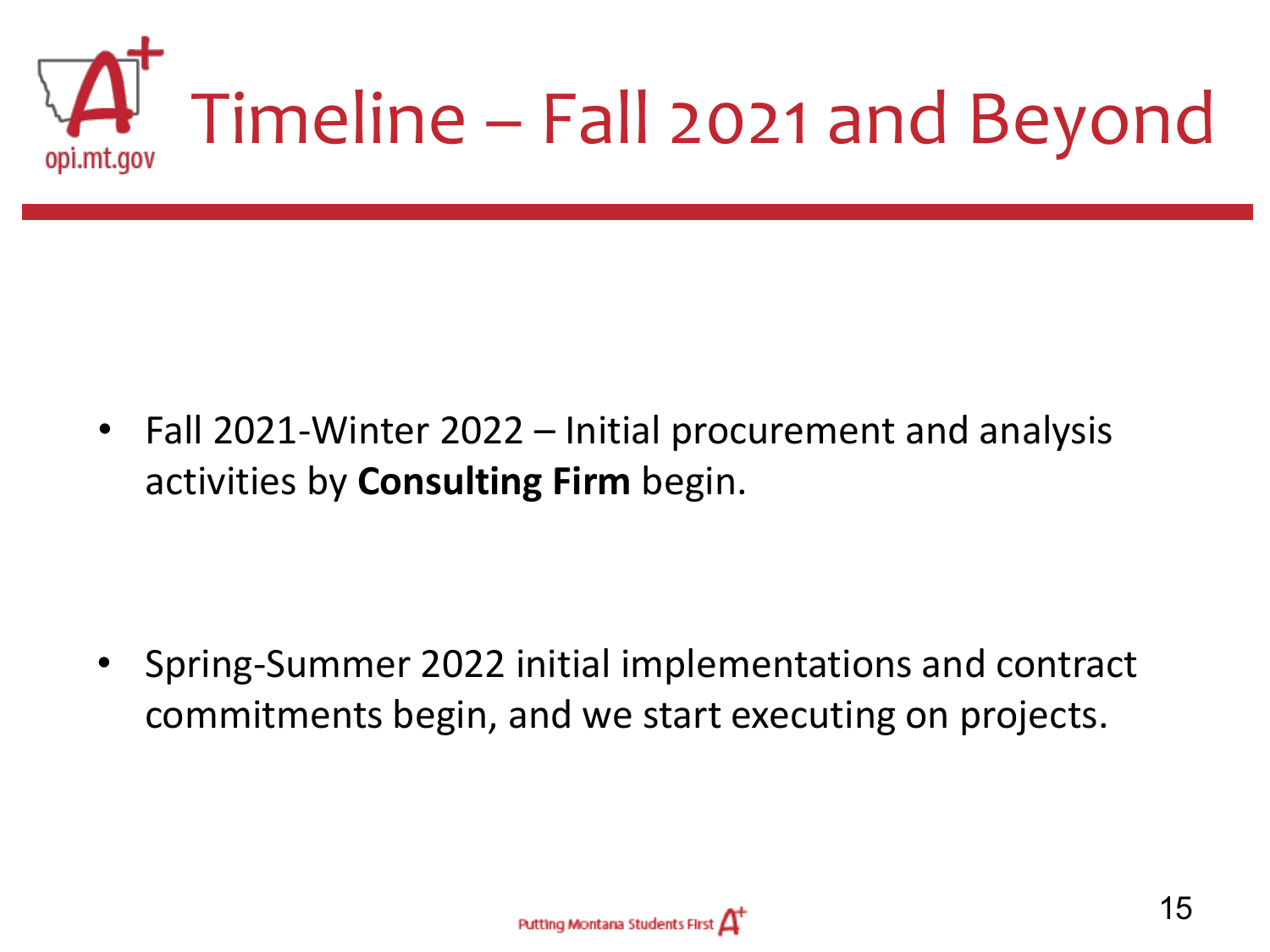

• Please visit the Data Systems Modernization Project webpage for more information. On the project webpage you'll have access to all of the above information and new information as the project progresses. You'll also be able to subscribe to a mailing list to stay connected and up to date with the project

#### <http://opi.mt.gov/Data-Systems-Modernization>